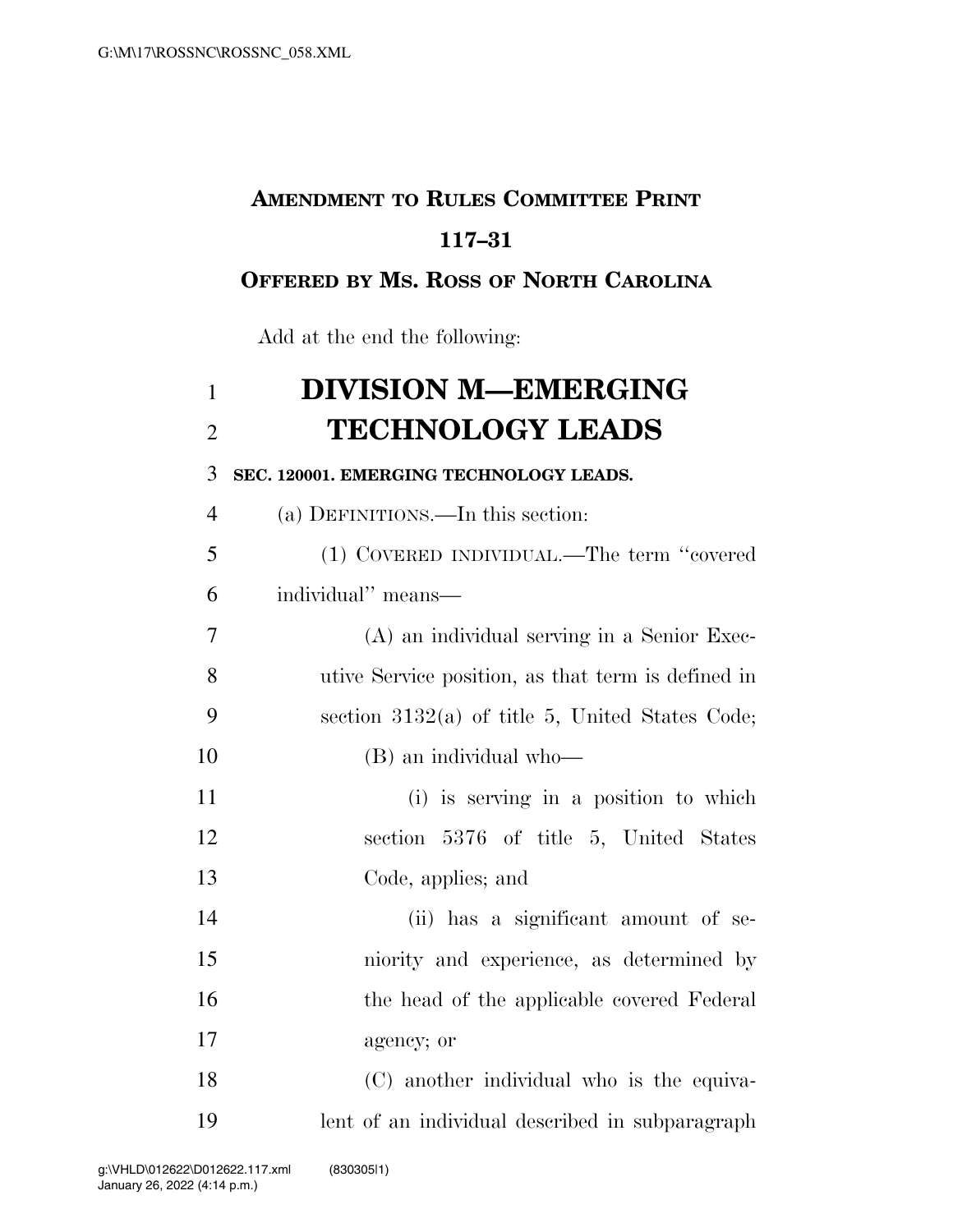| $\mathbf{1}$   | $(A)$ or $(B)$ , as determined by the head of the           |
|----------------|-------------------------------------------------------------|
| $\overline{2}$ | applicable covered Federal agency.                          |
| 3              | (2) COVERED FEDERAL AGENCY.—The term                        |
| $\overline{4}$ | "covered Federal agency" means-                             |
| 5              | $(A)$ an agency listed in section 901(b) of                 |
| 6              | title 31, United States Code; or                            |
| 7              | (B) an element of the intelligence commu-                   |
| 8              | nity, as defined in section 3 of the National Se-           |
| 9              | curity Act of 1947 (50 U.S.C. 3003).                        |
| 10             | (b) APPOINTMENT OR DESIGNATION.—Each covered                |
| 11             | Federal agency that is also substantially engaged in the    |
| 12             | development, application, or oversight of emerging tech-    |
| 13             | nologies shall consider appointing or designating a covered |
| 14             | individual as an emerging technology lead to advise the     |
| 15             | agency on the responsible use of emerging technologies,     |
| 16             | including artificial intelligence, provide expertise on re- |
| 17             | sponsible policies and practices, collaborate with inter-   |
| 18             | agency coordinating bodies, and provide input for procure-  |
| 19             | ment policies.                                              |
| 20             | (c) INFORMING CONGRESS.—Not later than 180 days             |
| 21             | after the date of the enactment of this Act, the President  |

 shall inform Congress of each covered Federal agency in which a covered individual has been appointed or des- ignated as an emerging technology lead under subsection (b) and provide Congress with a description of the authori-